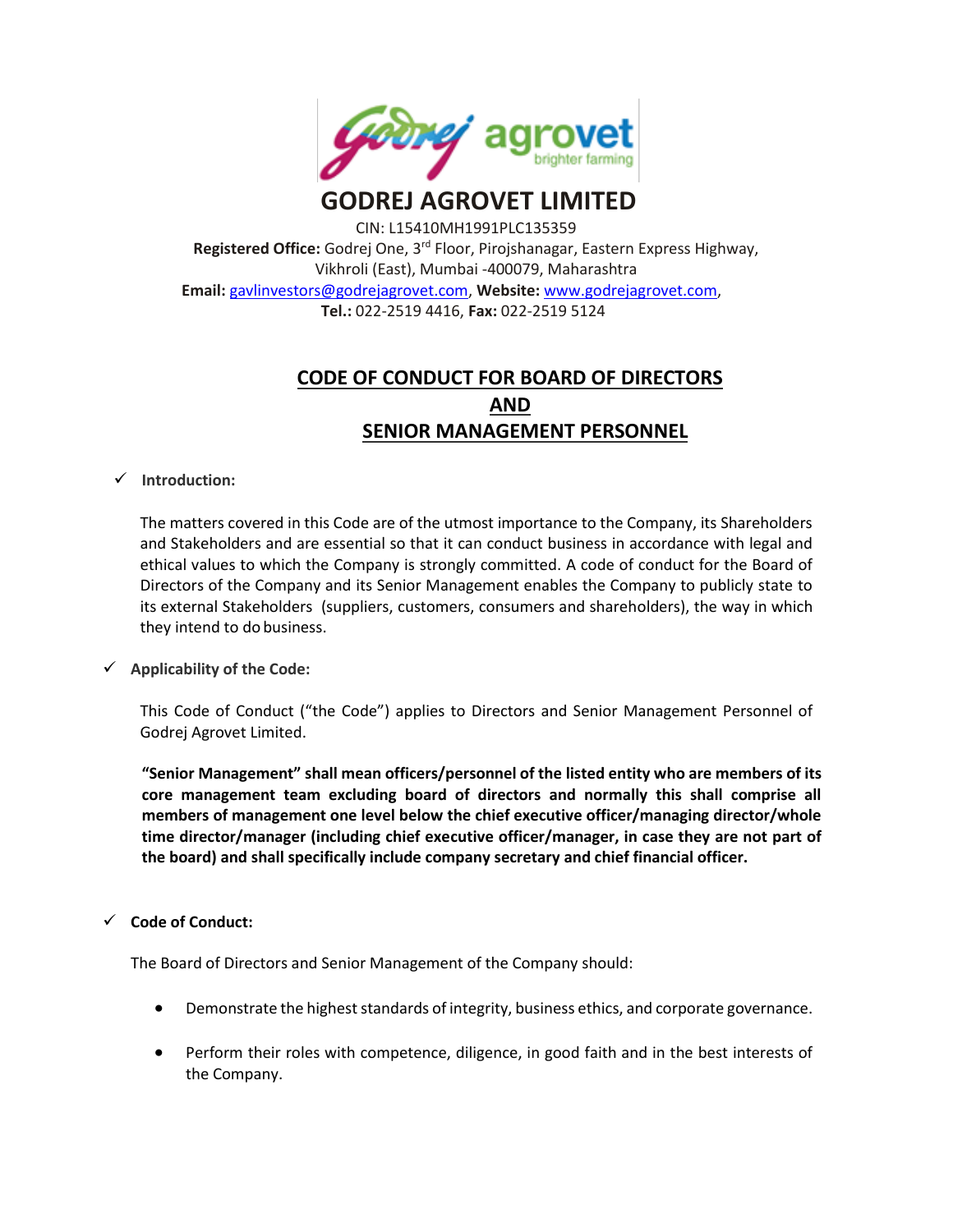- Provide expertise / experience in their areas of specialization and share learnings at Board Meetings with best interests of the Company and its Stakeholders in mind. They should guide the Company's Management in the 'right' direction based on their experience and judgement.
- Give careful and independent consideration to the affairs of the Company and all documents placed before them to satisfy themselves with the soundness of key decisions taken by the Management. They should call for additional information, where necessary, for making such judgements.
- Not engage in any business, relationship or any activity which detrimentally conflicts with the interest of the Company or bring discredit to it. Any situation that creates a conflict of interest between personal interests and the Company and it's Stakeholders' interests must be avoided at all costs.
- Follow all the guidelines put forth in the Code of Conduct for Prevention of Insider Trading.
- Not disclose any confidential / privileged information of the Company and should direct any media queries or approaches to the appropriate spokesperson within the Company.

#### **Duties of Independent Directors:**

The Independent Directors shall:

- (1) undertake appropriate induction and regularly update and refresh their skills, knowledge and familiarity with the Company;
- (2) seek appropriate clarification or amplification of information and, where necessary, take and follow appropriate professional advice and opinion of outside experts at the expense of the Company;
- (3) strive to attend all Meetings of the Board of Directors and of the Board Committees of which he / she is a member;
- (4) participate constructively and actively in the Committees of the Board in which they are Chairpersons or Members;
- (5) strive to attend the General Meetings of the Company;
- (6) where they have concerns about the running of the Company or a proposed action, ensure that these are addressed by the Board and, to the extent that they are not resolved, insist that their concerns are recorded in the minutes of the Board Meeting;
- (7) keep themselves well informed about the Company and the external environment in which it operates;
- (8) not to unfairly obstruct the functioning of an otherwise proper Board or Committee of the Board;